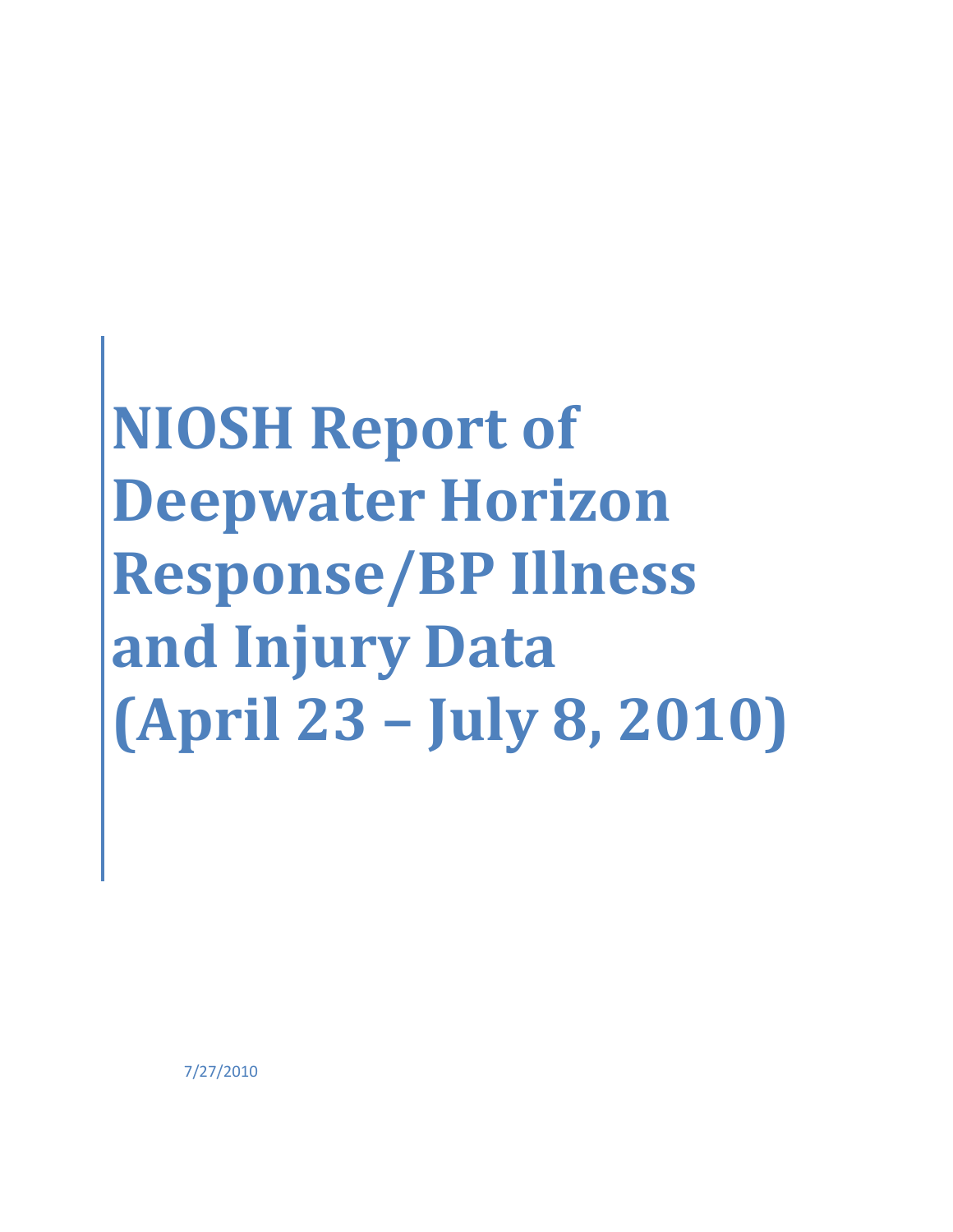## **Table of Contents**

<span id="page-1-0"></span>

| NIOSH Report of Deepwater Horizon Response/BP Illness and Injury Data (April 23 – July 8, 2010)3 |
|--------------------------------------------------------------------------------------------------|
|                                                                                                  |
|                                                                                                  |
|                                                                                                  |
|                                                                                                  |
|                                                                                                  |
|                                                                                                  |
|                                                                                                  |
|                                                                                                  |
|                                                                                                  |
|                                                                                                  |
|                                                                                                  |
|                                                                                                  |
|                                                                                                  |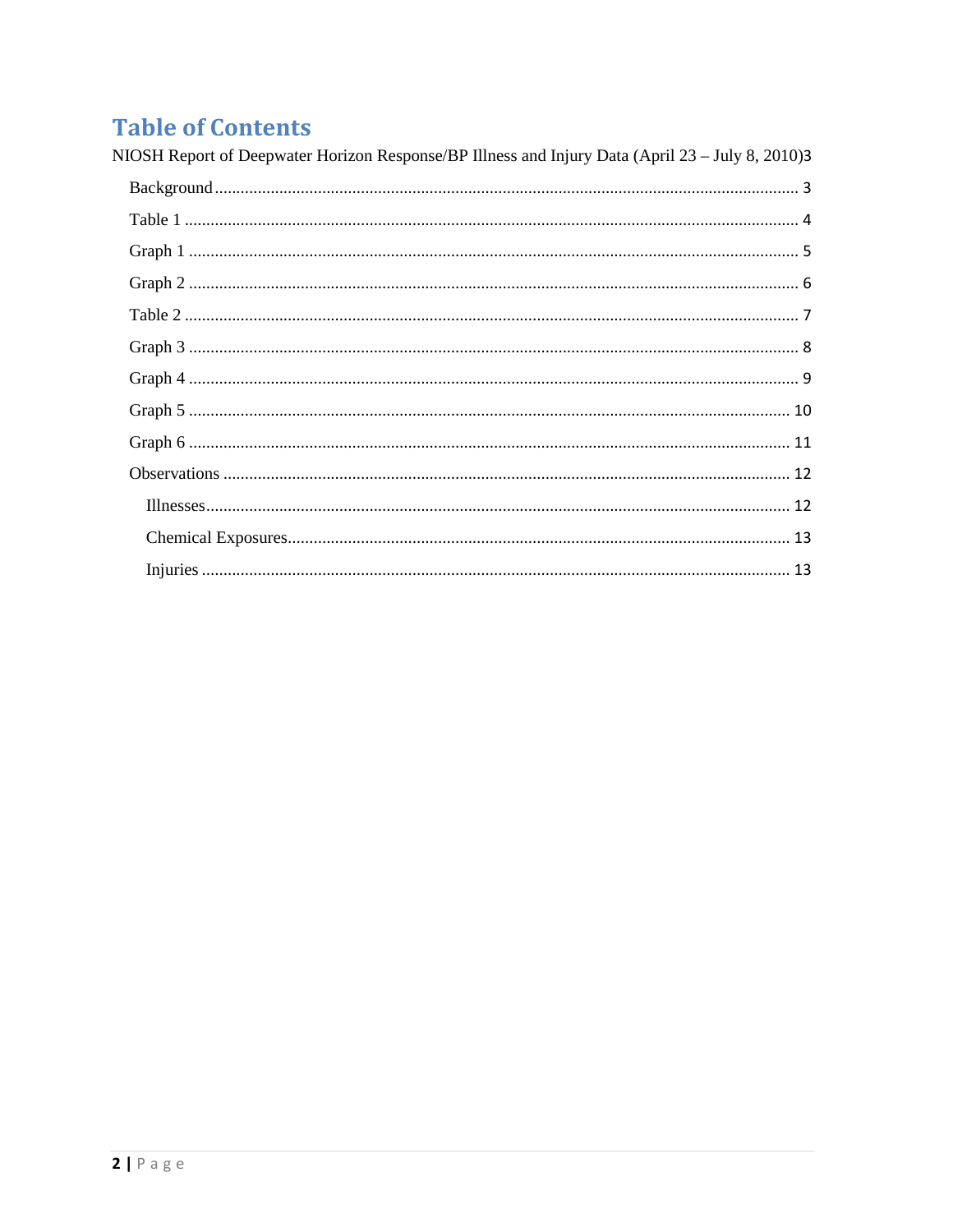## **NIOSH Report of Deepwater Horizon Response/BP Illness and Injury Data (April 23 – July 8, 2010)**

## <span id="page-2-0"></span>*Background*

This report is designed to provide a basic overview of illness and injuries recorded by BP safety officials that occurred to workers involved in the Deepwater Horizon response. Injuries and illnesses were coded and categorized utilizing the Bureau of Labor Statistics (BLS) Occupational Injury and Illness Classification System (OIICS). It will be updated on a regular basis as new data becomes available. The data used to produce this report were provided to NIOSH by BP safety officials, who are sharing their health and safety incidents database with CDC/NIOSH. The database is comprised of the information recorded by BP safety officials on an incident form that is filled out for any event leading to injury or illness which was believed to be work-related. It includes incidents which occurred to BP employees, BP contracted workers, federal/state/local responders, and volunteers. There may be some local (parish) workers involved in response efforts who do not fall under the supervision of the Unified Area Command, and thus would not be included in this database. The incident forms are filled out by BP safety officials, as opposed to healthcare personnel, and do not contain strict medical diagnoses of injury or illness. This method of employer-generated data collection is standard occupational safety and health practice. It should be noted that because the data used for this report are being collected by BP, NIOSH cannot independently verify the accuracy and completeness of the database.

NIOSH is producing this report of illness and injuries to promote public health through enhanced awareness of the risks associated with response work in the Gulf. The objective of this report is to provide actionable information to those in a position to reduce the risk of future injuries and illnesses among cleanup workers, such as BP, OSHA, state and local health authorities and others. By pointing to patterns of injury and/or illness, this report may assist interested parties in identifying targets for training, intervention, and other prevention activities. NIOSH welcomes your feedback on the utility of this report and suggestions for future reports. Additional information about specific occupational risks will be reported by NIOSH through health hazard evaluations which will be conducted independently by NIOSH personnel in the field.

Note that portions of this same database are also reported on OSHA's website at [http://www.osha.gov/oilspills/DeepwaterDataJuly1.pdf.](http://www.osha.gov/oilspills/DeepwaterDataJuly1.pdf) This website provides line listing data for the OSHA reportable injuries.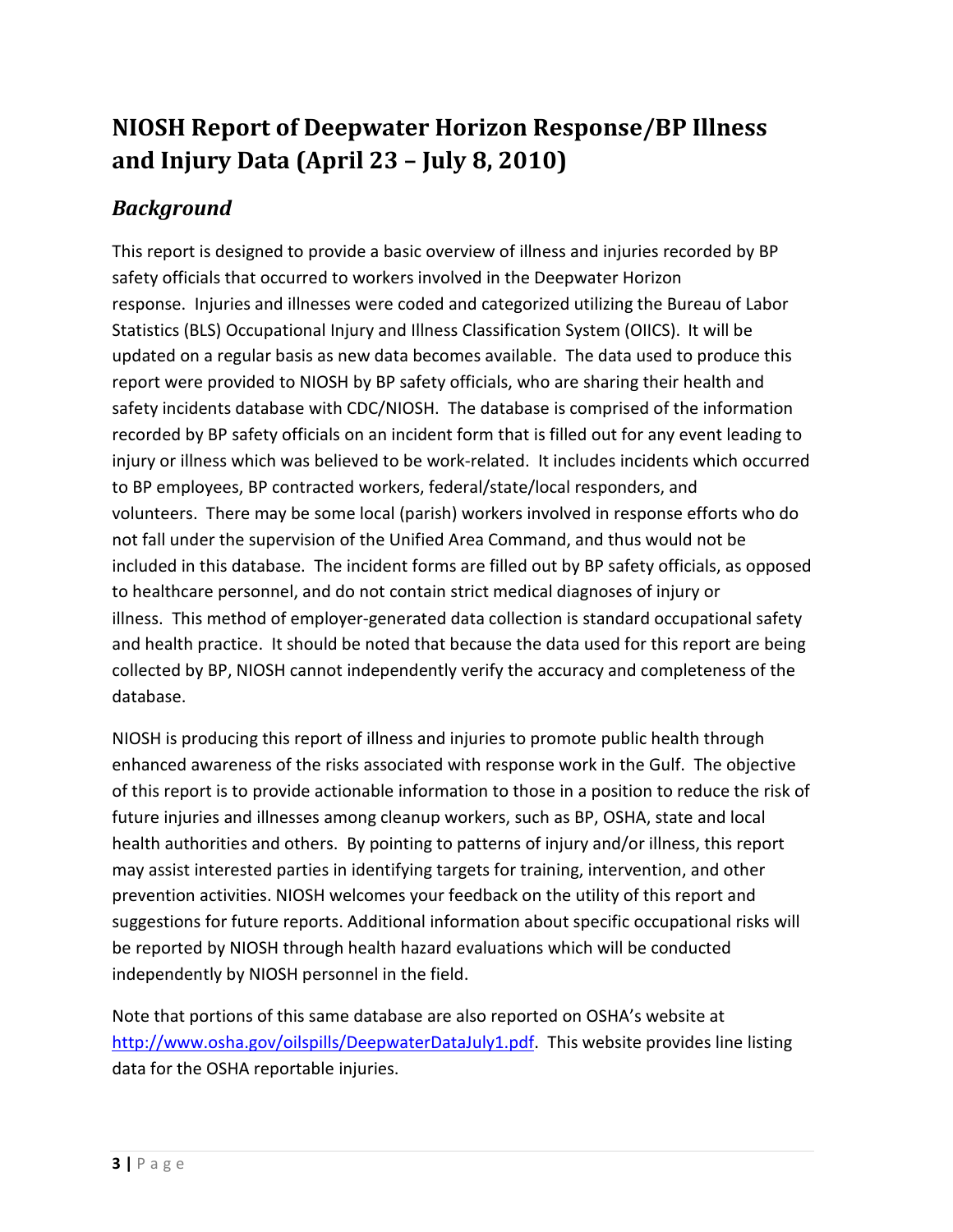<span id="page-3-0"></span>

| <b>Table</b> |  |
|--------------|--|
|--------------|--|

| Summary of injuries and illnesses, April 23 - July 8, 2010 |                         |               |                         |               |                |
|------------------------------------------------------------|-------------------------|---------------|-------------------------|---------------|----------------|
| <b>Characteristic</b>                                      | <b>Injuries</b>         |               | <b>Illnesses</b>        |               | <b>Total</b>   |
|                                                            | <b>Number</b>           | $\frac{0}{0}$ | <b>Number</b>           | $\frac{6}{6}$ |                |
| <b>Total</b> <sup>a</sup>                                  | 761                     | 52.3          | 693                     | 47.7          | 1454           |
| <b>First Aid cases</b>                                     | 595                     | 50.1          | 581                     | 49.9          | 1176           |
| OSHA-recordable cases <sup>b</sup>                         | 161                     | 59.6          | 109                     | 40.4          | 270            |
| <b>Missed or Restricted Duty</b><br>cases                  | 12                      | 70.6          | 5                       | 29.4          | 17             |
| <b>Command Center<sup>c</sup></b>                          |                         |               |                         |               |                |
| Houma, Louisiana                                           | 398                     | 52.4          | 361                     | 47.6          | 759            |
| Mobile, Alabama                                            | 222                     | 47.8          | 242                     | 52.2          | 464            |
| Unspecified/Other                                          | 141                     | 61.0          | 90                      | 39.0          | 231            |
| <b>Worker Type</b>                                         |                         |               |                         |               |                |
| BP employee                                                | $\overline{\mathbf{4}}$ | 50.0          | $\overline{\mathbf{4}}$ | 50.0          | 8              |
| Contractor                                                 | 721                     | 52.1          | 663                     | 47.9          | 1384           |
| Federal/State/Local                                        | 21                      | 67.8          | 10                      | 32.2          | 31             |
| Volunteer                                                  | $\mathbf{1}$            | 50.0          | $\mathbf{1}$            | 50.0          | $\overline{2}$ |
| Unspecified                                                | 14                      | 48.3          | 15                      | 51.7          | 29             |

- a. The incident type (injury vs. illness) was not able to be determined for 19 cases.
- b. OSHA-recordable cases are defined as those cases which led to missed day of work, restricted duty, or required medical treatment beyond first aid. 8 cases had insufficient information to determine if they were OSHA-recordable. Note that counts of recordable/first aid cases may differ from previous reports as information and decisions regarding OSHA-recordable injuries and illnesses change.
- c. Command Center refers to the BP/UAC safety commands which geographically divide responsibility and oversight over Safety concerns . The Houma, LA command site is responsible for safety issues occurring in the state of LA, while the Mobile, AL command is responsible for safety issues occurring in MS, AL, FL, and TX. The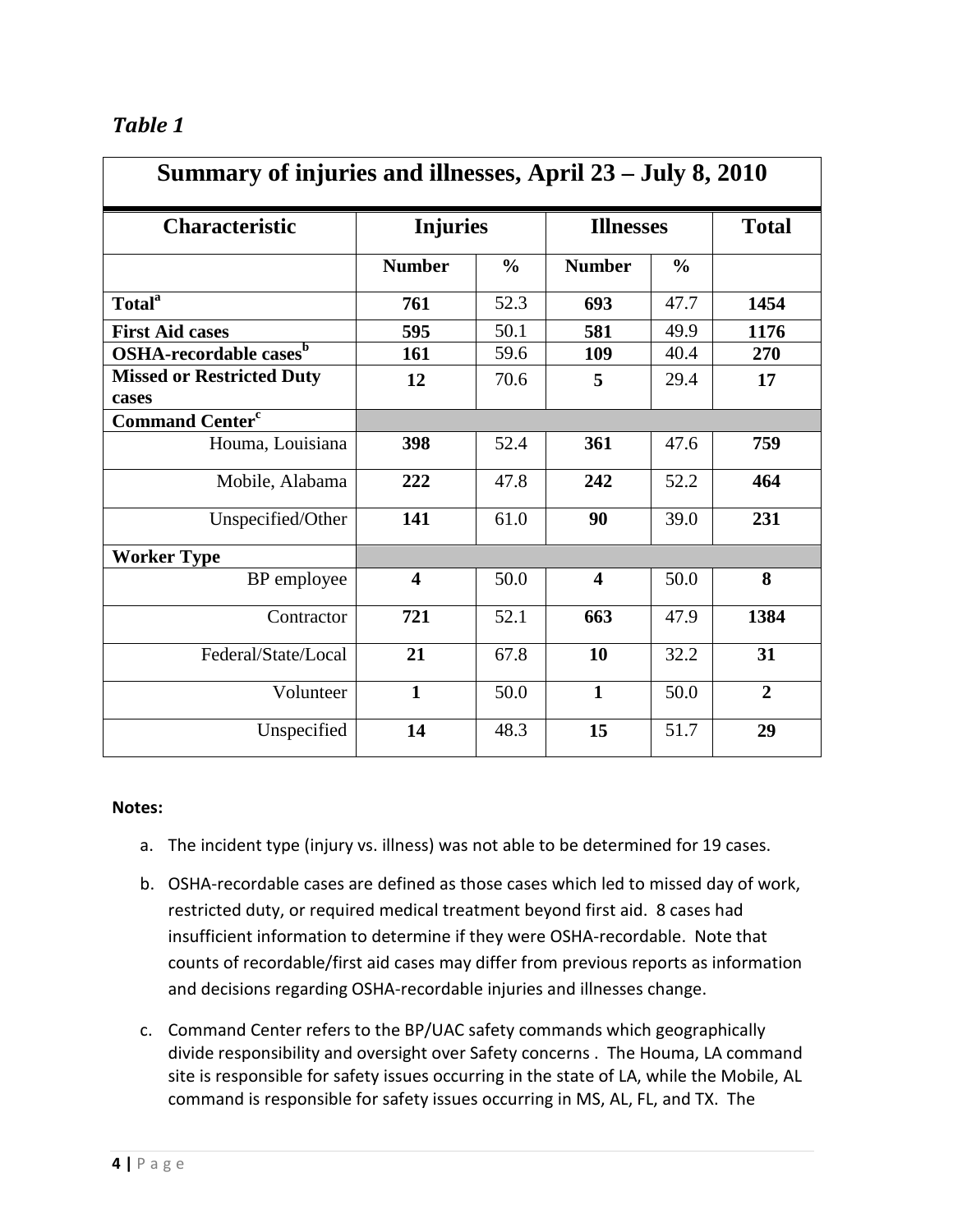"Other" category for Command Center often implies that those incidents were recorded on a vessel. Also included in the "Other" category are 10 cases which were listed as Houston and 5 which were listed as New Orleans.



## <span id="page-4-0"></span>*Graph 1*

- Week 1 is defined as Monday April 26 -Sunday May 2, 2010. Each subsequent week begins on the following Monday.
- Week 11 is not included in this graph, because it contained only 4 days of data (62 cases). Four cases had no date assigned.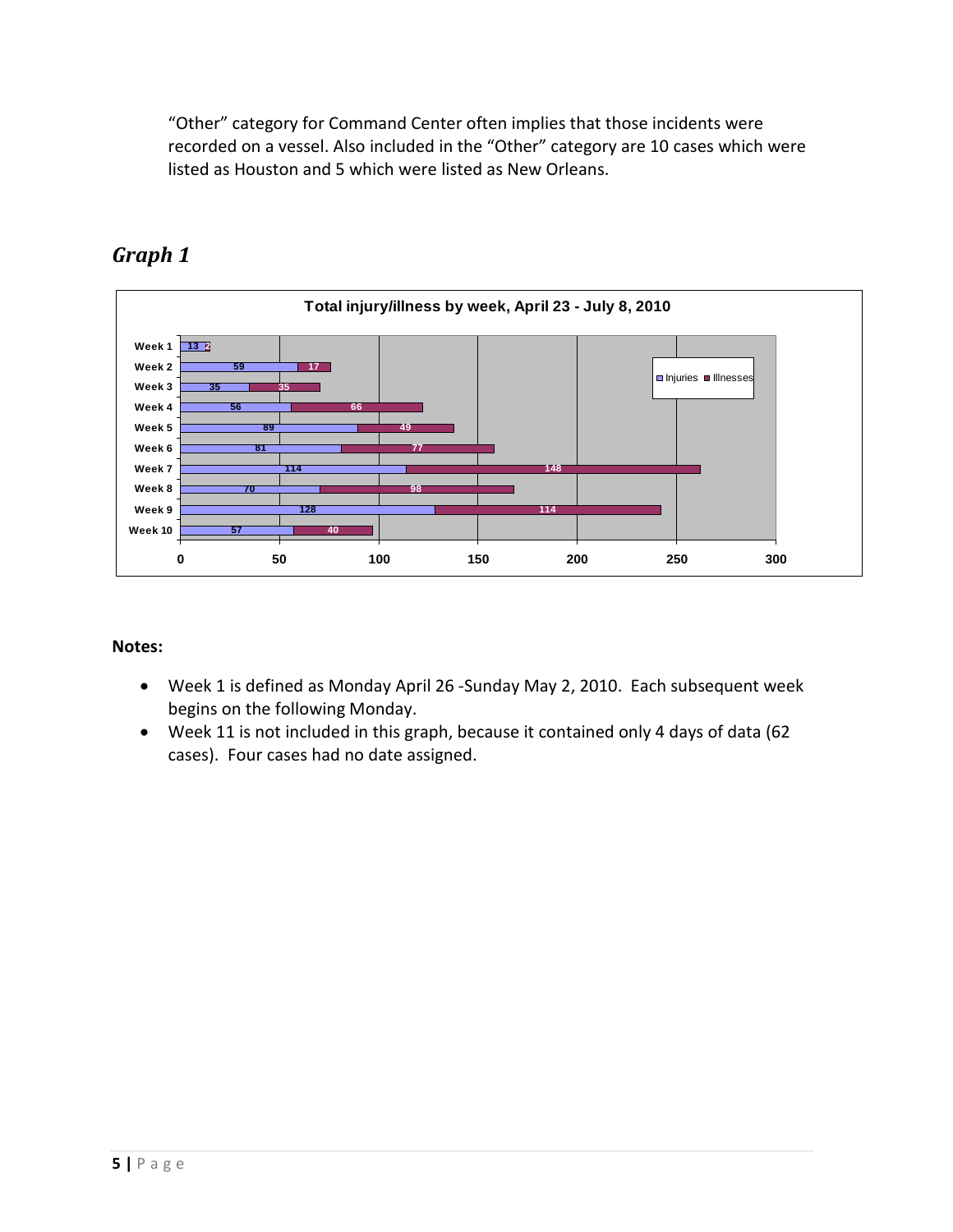## <span id="page-5-0"></span>*Graph 2*



- Medical Treatment refers to any case requiring treatment beyond first aid, but which did not result in restricted duty or lost time.
- <span id="page-5-1"></span>• Twenty three cases had insufficient information to include in this graph.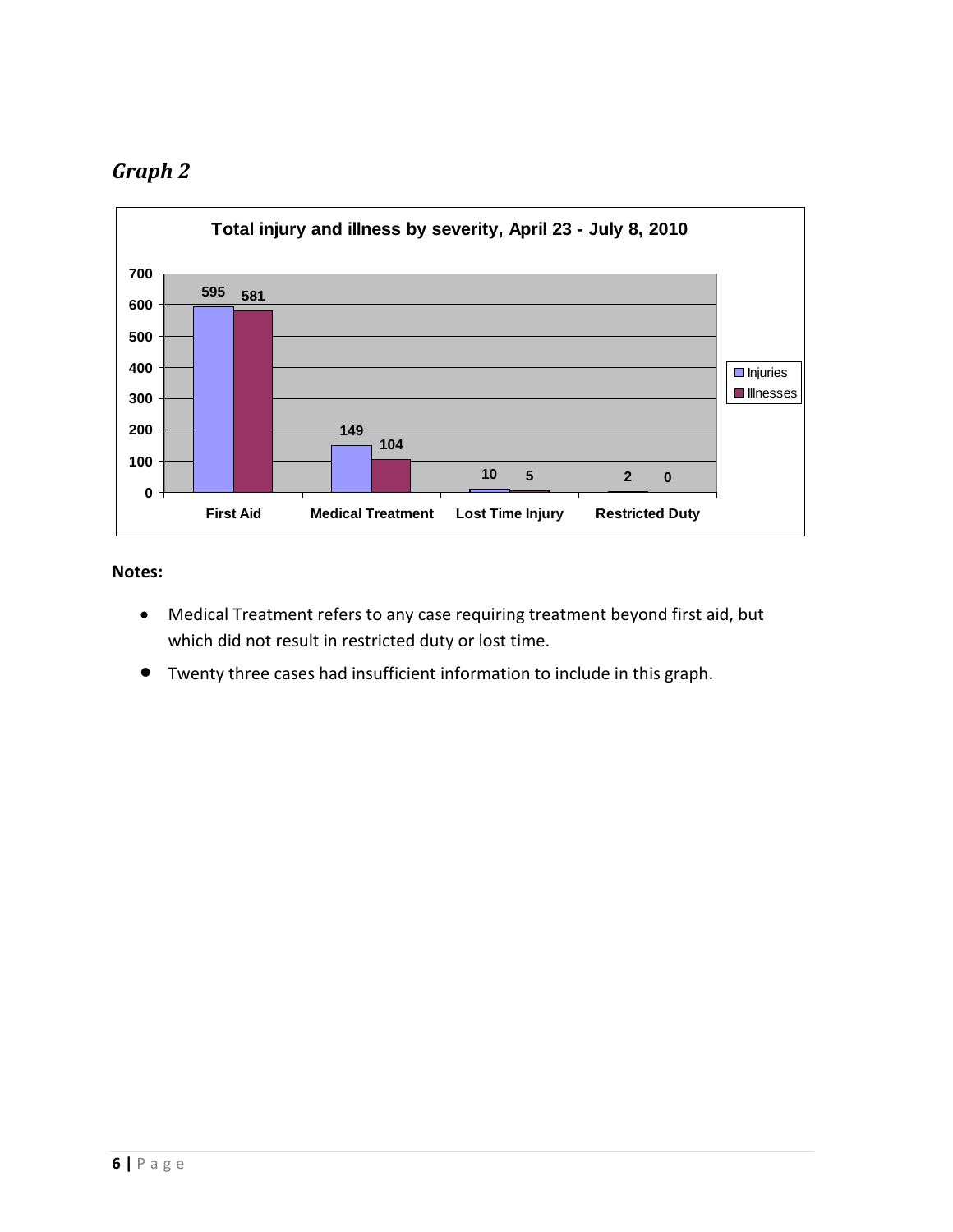## *Table 2*

Injury and illness frequencies are presented below stratified by location of their occurrence: onshore vs. offshore. This distinction may ultimately be useful in identifying important exposures that vary by location or identifying specific worker groups at risk. Injury and illness frequencies may vary by onshore/offshore location for a variety of reasons, including the nature of tasks performed on the shore vs. on the water; the number of workers employed in each setting; varying degrees of exposure to crude and weathered oil and dispersants, and workers' access to medical facilities or medical care when they feel ill or sustain an injury.

| ргсакиомн ог нуштез ани нисээсэ ру юсанон,<br><b>April 23 – July 8, 2010</b> |                |      |                 |      |              |
|------------------------------------------------------------------------------|----------------|------|-----------------|------|--------------|
| <b>Characteristic</b>                                                        | <b>Onshore</b> |      | <b>Offshore</b> |      | <b>Total</b> |
|                                                                              | Number         | $\%$ | Number          | $\%$ |              |
| Total <sup>a</sup>                                                           | 998            | 68.9 | 451             | 31.1 | 1449         |
| Injuries <sup>b</sup>                                                        |                |      |                 |      |              |
| <b>First Aid Cases</b>                                                       | 375            | 63.0 | 219             | 37.0 | 595          |
| <b>OSHA-recordable cases</b>                                                 | 113            | 70.2 | 48              | 29.8 | 161          |
| <b>Illnesses<sup>c</sup></b>                                                 |                |      |                 |      |              |
| <b>First Aid cases</b>                                                       | 430            | 74.0 | 151             | 26.0 | 581          |
| OSHA-recordable cases                                                        | 79             | 72.5 | 30              | 27.5 | 109          |
| <b>Command Centerd</b>                                                       |                |      |                 |      |              |
| Houma                                                                        | 556            | 73.3 | 202             | 26.7 | 758          |
| Mobile                                                                       | 415            | 89.4 | 49              | 10.6 | 464          |
| Unspecified/Other                                                            | 27             | 11.9 | 200             | 88.1 | 227          |
| <b>Selected Injuries/Illnesses</b>                                           |                |      |                 |      |              |
| <b>Heat Stress</b>                                                           | 90             | 69.2 | 40              | 30.8 | 130          |
| Multiple Symptoms                                                            | 98             | 78.4 | 27              | 21.6 | 125          |

## **Breakdown of injuries and illnesses by location,**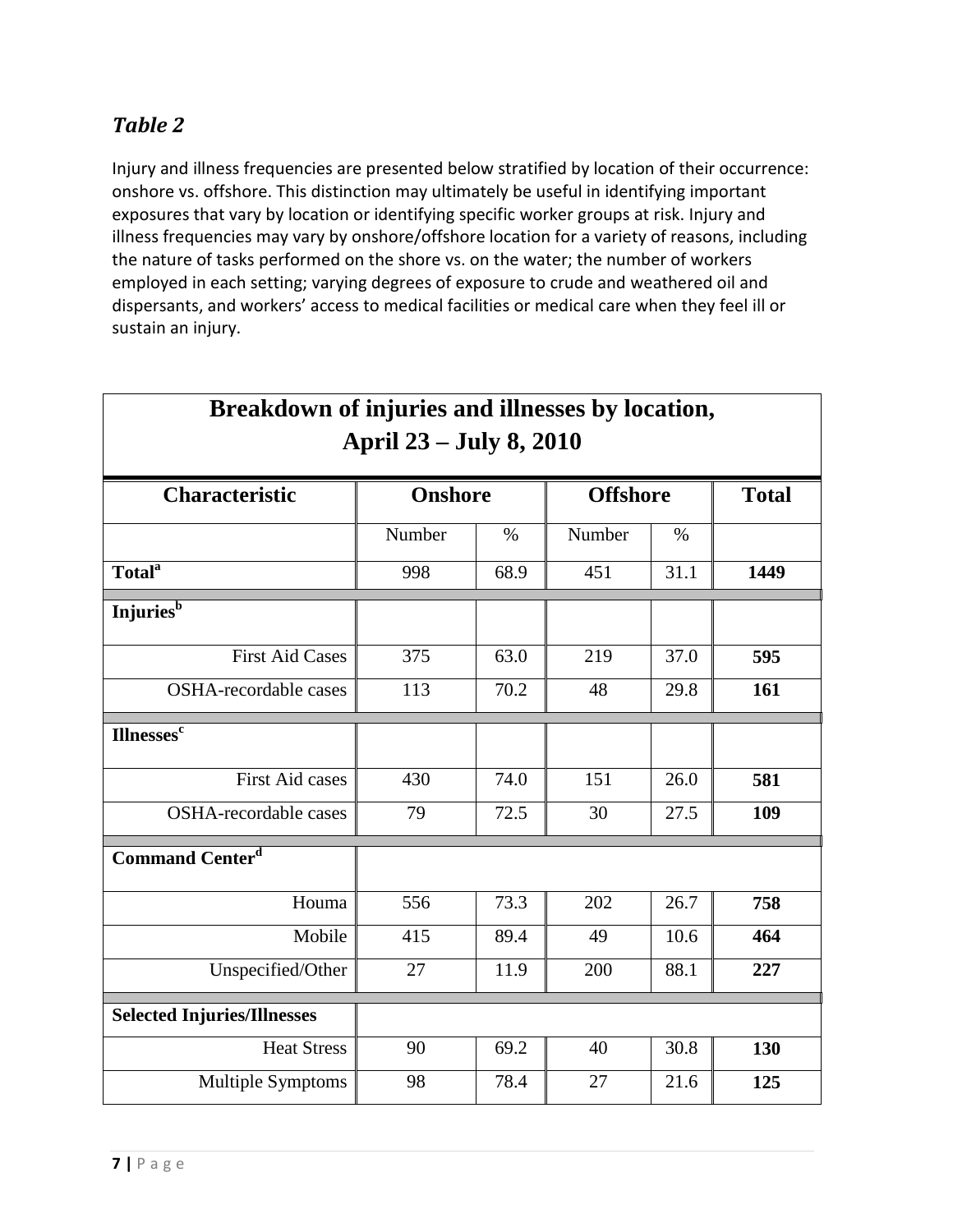| Lacerations/Punctures         | 68 | 65.4   | 34.6 | חבר |
|-------------------------------|----|--------|------|-----|
| Sprains/Strains & Muscle Pain | 39 | $\tau$ | 24.9 | 185 |

#### **Notes:**

- **a.** Five cases did not contain sufficient information to define its location onshore vs. offshore.
- **b.** Case severity information missing for five injuries.
- **c.** Case severity information missing for three illnesses.
- **d.** Command Center refers to the BP/UAC safety commands which geographically divide responsibility and oversight over Safety concerns. The Houma, LA command site is responsible for safety issues occurring in the state of LA, while the Mobile, AL command is responsible for safety issues occurring in MS, AL, FL, and TX. The "Other" category for Command Center often implies that those incidents were recorded on a vessel. Also included in the "Other" category are 10 cases which were listed as Houston and 5 which were listed as New Orleans.



## <span id="page-7-0"></span>*Graph 3*

- OSHA-recordable cases are defined as those cases which led to missed day of work, restricted duty, or required medical treatment beyond first aid.
- "Traumatic injuries, unspecified" are defined as those cases in which the data were not sufficient to provide a more specific description of the nature of the traumatic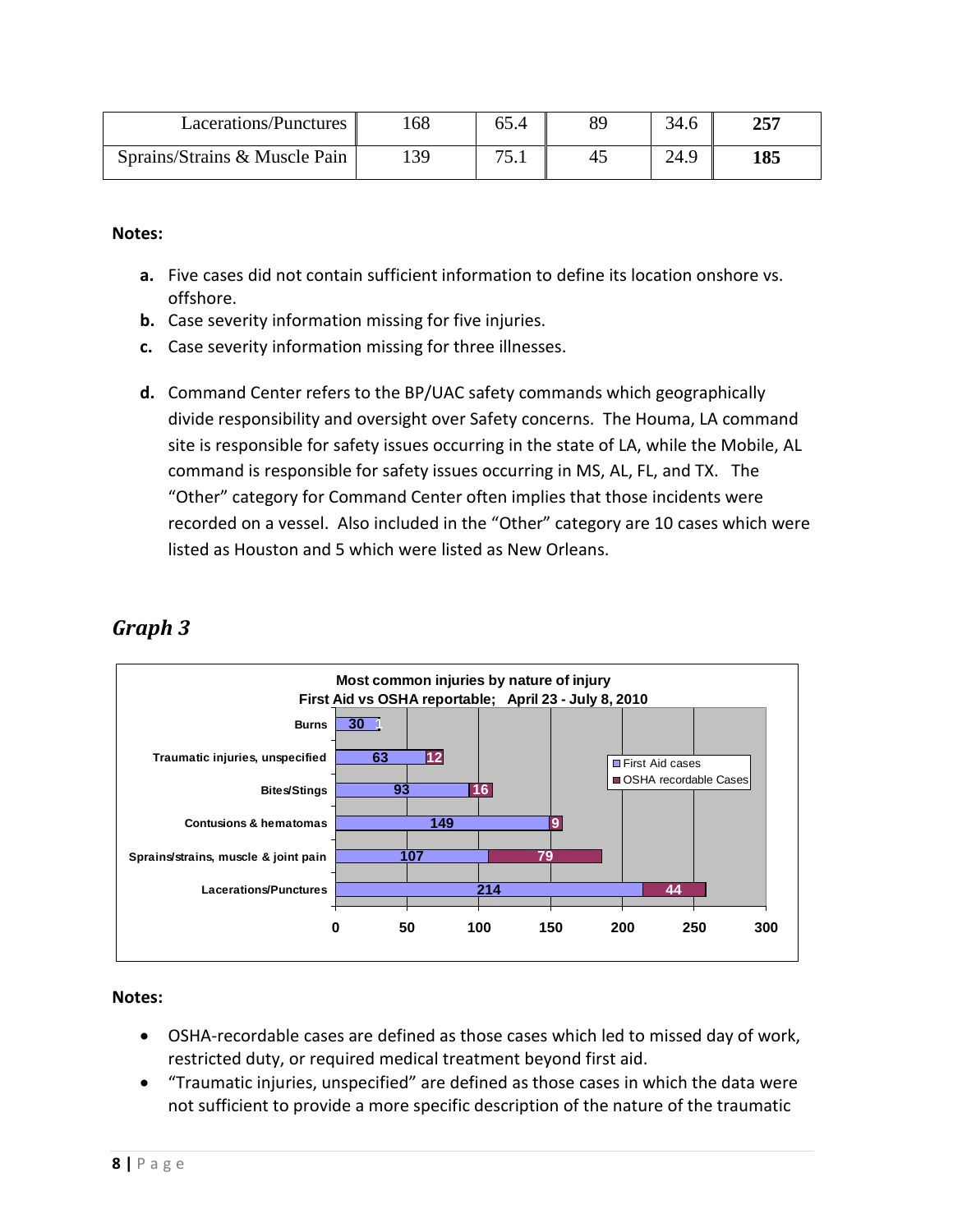injury. For example, the case description could read, "worker slipped and injured leg" but it is not clear what type of injury resulted, e.g. sprain/strain, contusion, or laceration.

## <span id="page-8-0"></span>*Graph 4*



## **Notes:**

• OSHA-recordable cases are defined as those cases which led to missed day of work, restricted duty, or required medical treatment beyond first aid.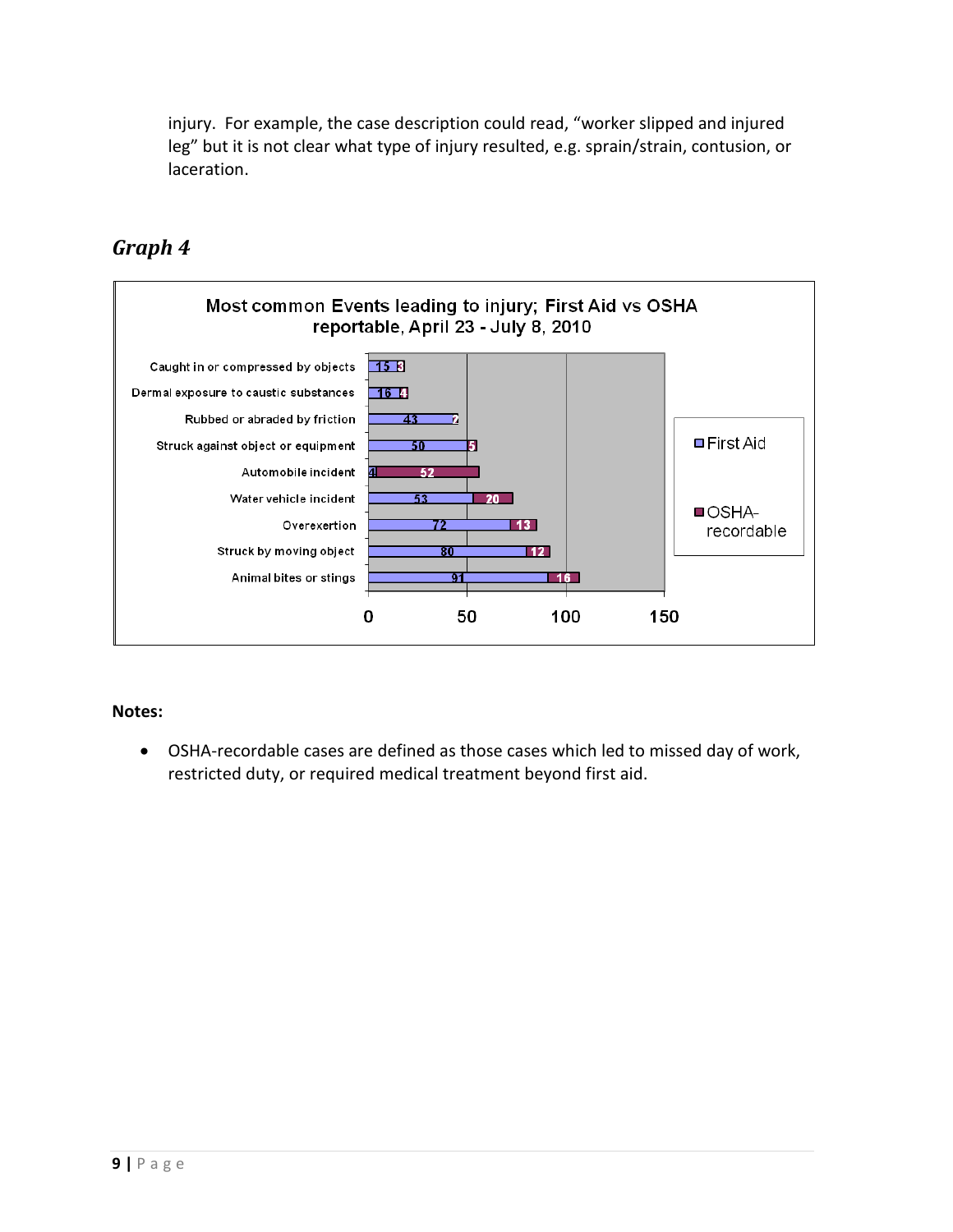<span id="page-9-0"></span>

#### **Notes**:

• Head/Face category excludes the "eyes" category.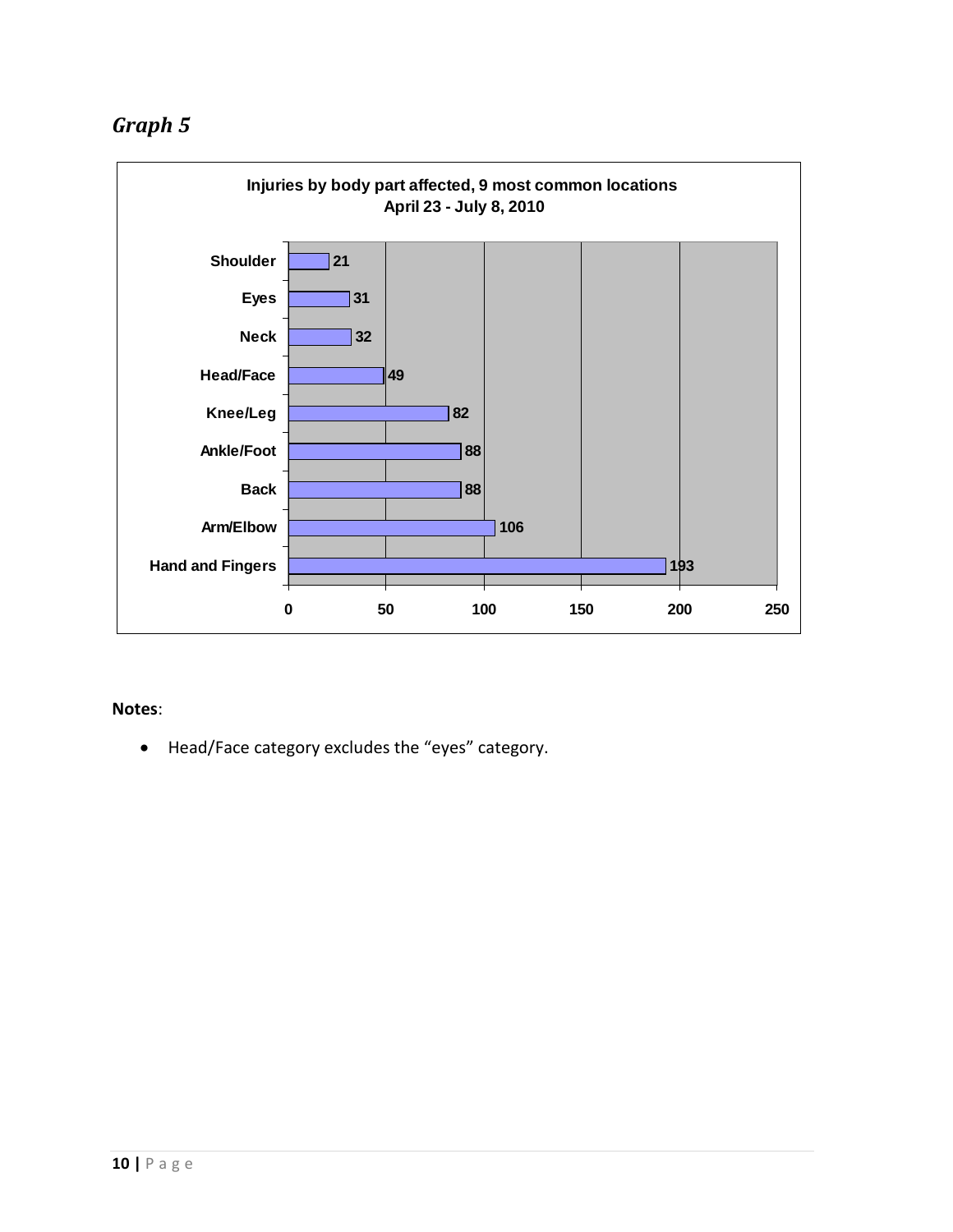## <span id="page-10-0"></span>*Graph 6*



- Multiple Symptoms refers to symptoms occurring in more than one organ system for a given case which were not attributed to a single, specific underlying cause (such as heat stress).
- OSHA-recordable cases are defined as those cases which led to missed day of work, restricted duty, or required medical treatment beyond first aid.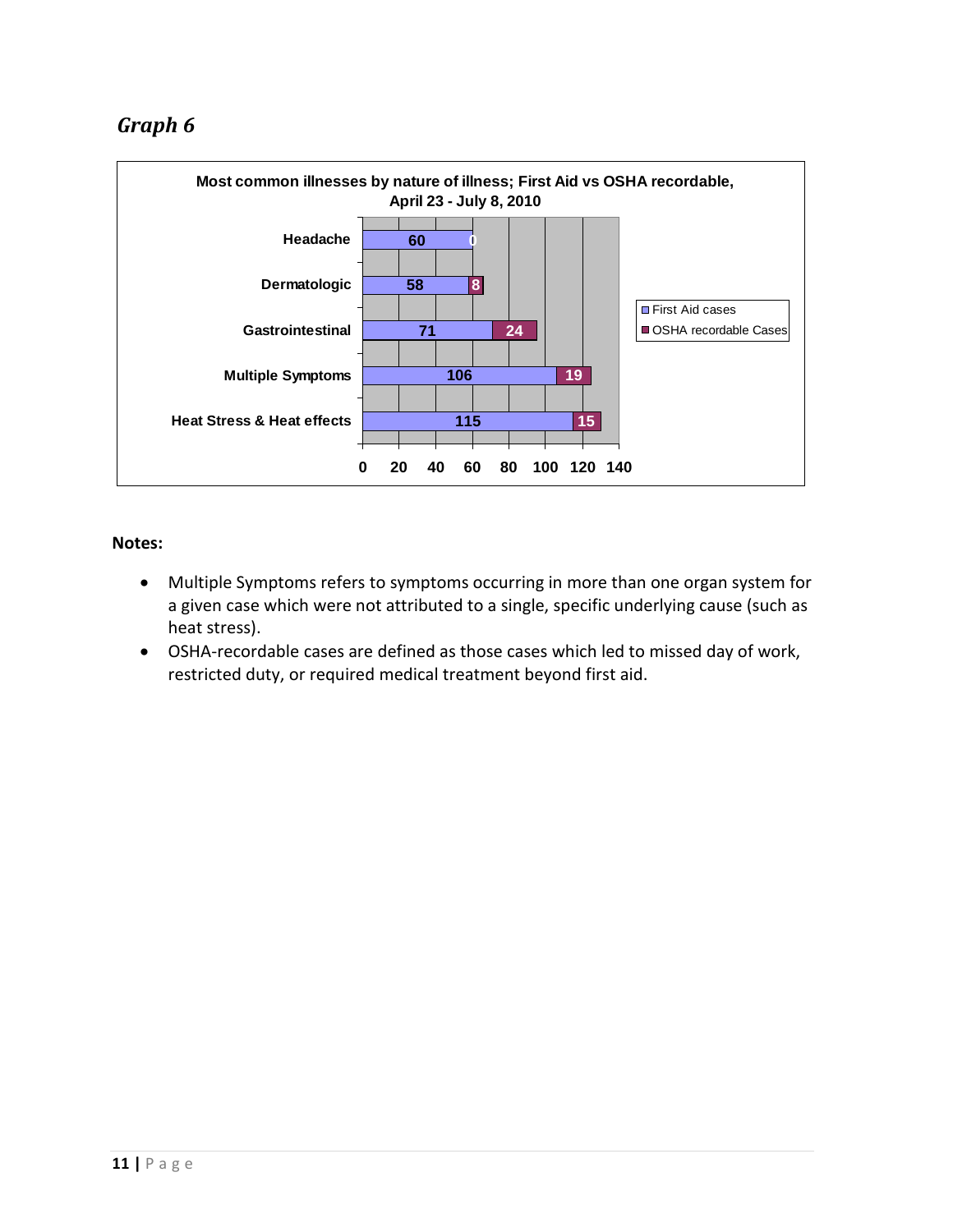## <span id="page-11-0"></span>*Observations*

## <span id="page-11-1"></span>**Illnesses**

#### *Heat Stress*

- 90/130 Heat stress illnesses occurred "Onshore." Based on job title information provided in the data, 74 of the 90 onshore heat stress cases occurred among laborers, beach cleanup workers, boom decontamination workers, and heavy equipment operators.
- Of the 130 Heat-related cases, 15 were OSHA-recordable, and of these, 2 were listed as resulting in restricted duty or a missed day of work. Of the 115 heat-related cases recorded as "First Aid", five were listed as being "transported to hospital", but according to best available information, were transported for evaluation only.

#### *Multiple symptoms*

- "Multiple symptoms" designation refers to symptoms occurring in more than one organ system for a given case which were not attributed to a single, specific underlying cause. Examples from the database include cases of:
	- o nausea, vomiting, headache, and dizziness
	- o stomach ache, dizziness, stiff neck
- The majority of all "multiple symptoms" cases occurred onshore (78%), as opposed to offshore where exposure to oils vapors and dispersants is considered greater or more likely. Of the 19 OSHA-recordable cases involving multiple symptoms, 15 occurred onshore. Many of these had symptoms consistent with heat stress, but were not identified as such in the database. Of the 4 cases which occurred offshore, none reported exposure to oil, dispersant, or other chemicals.
- Of the 106 multiple symptoms cases listed as treated by First Aid, 83 occurred onshore. Of the 23 which occurred offshore, 7 were from a cluster of fishermen whose cases are part of a NIOSH HHE investigation. Of the remaining 16 cases, none reported exposure to oil, dispersant, or any other chemical exposures.

#### *Gastrointestinal*

Ninety-five gastrointestinal cases were recorded in the data, with 71 (75%) occurring onshore. Fifty-six of the 71 cases reported as "onshore" occurred among the following three job titles: beach workers, laborers, and technicians. Over half of all GI cases reported only the symptoms of nausea and/or vomiting, with 75% of those cases occurring onshore. One of these cases was explicitly attributed to oil exposure, and none to dispersant exposure. There were 35 cases of non-specific abdominal pain. While seven of the 95 cases were referred to a hospital or physician to rule out a gastrointestinal virus, the data did not provide details as to whether a GI virus had been confirmed by diagnosis or testing.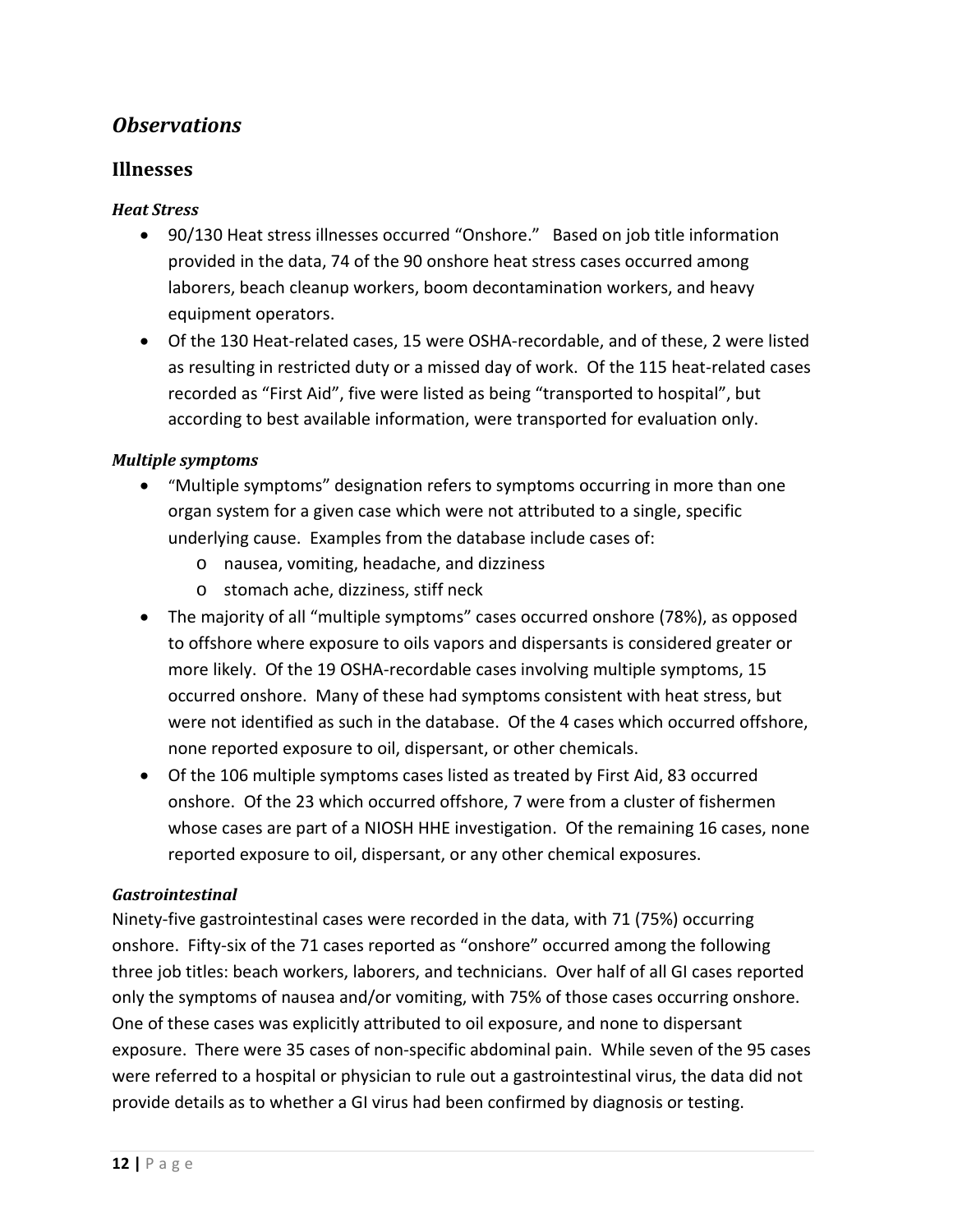## *Dermatologic*

Sixty-six dermatologic illness cases were recorded between April 23 and July 8, 2010, of which 48 were listed as a case of "Dermatitis". None of these 48 cases were attributed to oil or dispersant exposure. Forty of these 48 cases occurred onshore. Of the 40 onshore cases, 3 were listed as occurring among "beach workers", and 17 were listed as onshore "laborers." Fourteen dermatitis cases overall were attributed to the use of sunscreen wipes, which appeared to cause an allergic/irritant skin reaction in these cases. Seven were attributed to heat rash, and 6 to skin infections.

## *Respiratory*

Fourteen cases were recorded that were respiratory in nature, ten of which occurred onshore. The fourteen cases could be grouped into four categories: 5 cases of obstructive airway symptoms consistent with asthma, five with multiple general respiratory symptoms (primarily shortness of breath), and 2 cases of respiratory infection (2 cases could not be specified). 7/14 required medical treatment, but none led to a missed day or work or restricted duty. In none of these cases was oil or dispersant exposure recorded.

## *Illnesses resulting in Missed or Restricted Duty*

There were five cases total which resulted in one or more missed days of duty (No restricted duty cases). Four of the five cases either reported symptoms consistent with heat stress illness, or were identified as a heat stress illness.

## <span id="page-12-0"></span>**Chemical Exposures**

## *Carbon monoxide poisoning*

On June 14, 2010, four related cases of carbon monoxide poisoning were recorded. No further cases of this nature were reported from June 14 – July 8, 2010.

## *Crude/weathered oil/dispersants*

Oil and/or dispersants were explicitly mentioned as a contributing factor in a total of 6 cases. Five of these 6 cases were treated by first aid alone, and four of the six cases occurred offshore.

## <span id="page-12-1"></span>**Injuries**

## *Injuries resulting in Missed or Restricted Duty*